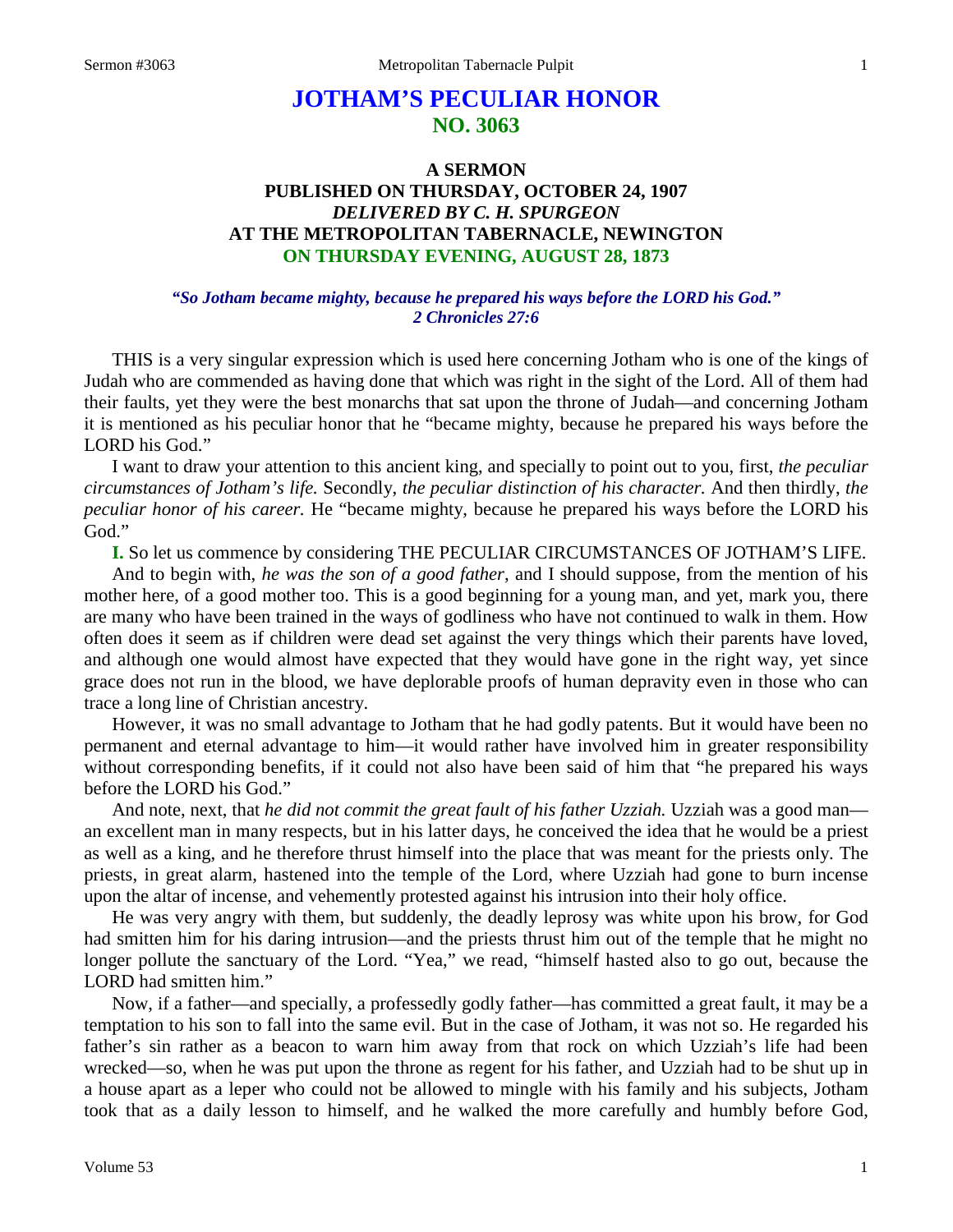preparing his ways, as his father Uzziah had not done on that unfortunate, unhappy day when he went into the temple to offer incense.

It is a great mercy for us when we have seen others sin*,* if we use their shipwrecks as beacons for ourselves. What fascination should there be in sin? When one bird sees another fall into a snare, we wonder that it should itself be so foolish as to fall into the snare that it can see. Yet have we known men who have seen the sins of their parents and the consequent sorrow thereon, who have fallen into the same sins themselves.

Dear Christian young people, if God has called you by His grace, and you have had professing Christian friends, whose imperfections you could not help seeing, and seeing with sorrow also the evil effects of their wrong-doing—do not run into the same courses yourselves, but let the painful circumstances which have happened in your own family lead you the more carefully, like Jotham, to prepare your ways before the Lord your God.

Jotham also was *quite a young man when he came into the position of power.* For some years, he occupied the place of his father, nominally holding the position of regent, yet really acting as the actual monarch. And now, at the age of twenty-five, we find him sitting upon the throne of Judah. How needful it is, in young people especially, that the heart and the ways should be prepared before the Lord their God.

Yet I retract the expression that it is "especially" needful for young people to do this, for I have lived long enough to observe that the greatest faults that are ever committed by professedly Christian men are not committed by young people. Most painful is it to me to remember that the worst cases of backsliding and apostasy that I have ever seen, in this church, have been by old men and middle-aged men—not by young people, for somehow or other, the young people, if they are truly taught of God, know their weakness and so they cry to God for help.

But it often happens that more experienced people begin to think that they are not likely to fall into the faults and follies of the young. I care not how old a man may be—even if seven centuries had passed over his head—if he began to trust in himself, he would be a fool, and soon he would have a grievous fall. Yea, even if he had lived as long as Methuselah, and all that while had been advancing in the divine life, so that he could even fancy that he had reached perfection—the moment he thought so he would be in imminent danger. And the instant he began to think that he should never fall, he would be the very one, above all other men, who would be likely to fall into sin.

They are the strongest who are the weakest in themselves. They are the richest who know how poor they are apart from God. They have the most grace who know how utterly empty they would be of grace if the Lord should ever stay His hand from giving it to them. Growing Christians think nothing of themselves, but full-grown Christians know themselves to be less than nothing.

Notwithstanding that there are peculiar dangers associated with youth, and especially with youth placed in a prominent position, here was an instance of a young man and a king—and yet for all that a saint of the right kind—one who "prepared his ways before the LORD his God."

It must be a hard matter to be a king and to be a saint at the same time. The combination has very seldom occurred and when it has, it has been a prodigious triumph of grace. So young man, if God shall put you into a place of great responsibility, where you will need much grace to keep you from falling, ask Him for the needful grace and He will give it to you.

Do not ask for an eminent position—let your prayer rather be, "Lead me not into temptation." An eminent position always has a measure of temptation connected with it, so you are justified in praying to be preserved from it. Still, if the position is one which it is your duty to take, take it and trust to God's grace to keep you there in safety. You are just as safe if God has put you on the cross of St. Paul's as you would be on the pavement below—quite as secure on the top of a mast as you would be in the cabin of the vessel if God, in His providence, has called you to occupy that position.

Only since there is, in itself, a great danger in the lofty pinnacle, you have the more reason to ask for the needful grace that you may carefully prepare your ways before the Lord—so that you may not bring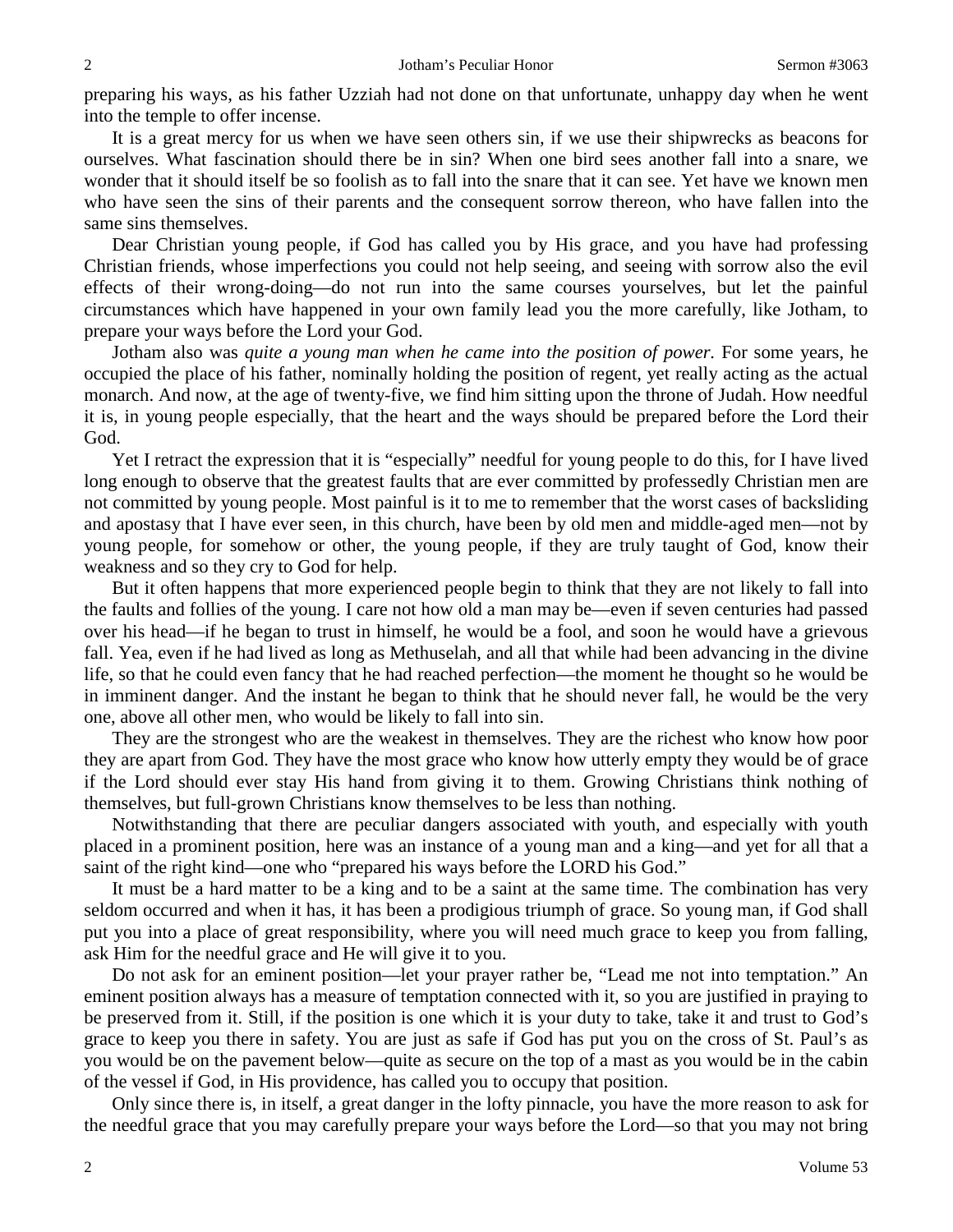the greater dishonor upon His name because of the prominence of the position you are called to occupy. King Jotham was a young man and a great man—yet, for all that, he was a saintly man.

Remember also that *he lived in very evil times.* The second verse of this chapter tells us that his own people, whom he had to govern, "did yet corruptly." And the parallel passage, in 2 Kings 15:35, says that they "sacrificed and burnt incense still in the high places." Their king's good example was not sufficient to reclaim them from the iniquities in which they had so long indulged.

It was a great thing for the nation to have a king who worshipped JEHOVAH, but it was a sad thing that the people still continued to practice their idolatrous rites in the high places, which they were forbidden to do. It is not an easy thing for a man—even a king—to live above his surroundings, and all men are more or less the creatures of circumstances. They are influenced for good or evil by the people around them—and the most of them fashion their consciences according to the consciences of other people with whom they come in contact.

Even down to a few years ago, there were undoubtedly good men in America, who did not think it wrong to buy, and sell, and hold slaves. The general conscience of the people around them was only up to that level, and their own conscience was not sufficiently enlightened to lift them above their surroundings.

They did not see that no man has a right to the labors of another man without adequate payment, and that every man has a right to his own liberty. Their conscience had no more light than there was in those who lived round about them. When a man lives in a feverish district, he must have a good sound constitution, and be in vigorous health, if he is not to feel some of the evil influence by which he is surrounded. For if he does not actually take the fever, there is a feverishness, a lethargy, and a condition of *malaise* about him, which he would not have felt if he had been in a more healthful and bracing atmosphere.

Yet Jotham appears to have been, through divine grace, a man full of spiritual health, although he lived in a land that was spiritually fever-stricken. He dwelt in the midst of people who were corrupt and yet was himself uncorrupted, "because he prepared his ways before the LORD his God."

Some of you young people do not know much about this experience, because you live, as it were, in a hothouse, with Christian parents and with the means of grace all around you. You are like plants in a conservatory—you ought to grow fast. But there are others here who know what the chilly atmosphere of the world means, and who know only too well that, after they have been communing with God a little while within these walls, they will have to go where they will hear the voice of blasphemy and profanity—and see a thousand things which grieve their spirits day by day and hour by hour.

If that is the case with you, my friends, you ought, above all else, to prepare your ways before the Lord your God. I charge you, my brethren, if your occupation takes you among ungodly men—and there are some lawful occupations that will call us where we shall certainly meet with little or nothing that will help us, but much that will hinder us—you must be careful, above all men, to keep a diligent watch upon yourselves and to prepare your ways before the Lord your God.

Your Lord does not pray the Father to take you out of the world, but He does pray that He will keep you from the evil that is in the world. And in accordance with His prayer, it ought to be the great aim of your life that you may so live as not to be dragged down to the low level of ungodly men—ay, and not even down to the level of common Christianity—for the level of ordinary Christianity, at this day, far too closely resembles that of the church in Laodicea, which was so nauseous to the Lord.

May you, beloved, be a people separated unto God to walk in holiness before Him and to adorn the doctrine of God your Savior in all things! But if it is to be so with those of you who are placed in circumstances similar to those of Jotham, king of Judah, you must do as he did—you must prepare your ways before the Lord your God.

Once more, as Jotham's surroundings at home were bad, so they were a little further afield, for *the adjoining kingdom of Israel was utterly polluted with idolatry and all manner of evil.* And Jotham was obliged, more or less, to feel the influence of that ungodly neighboring nation. Wherever he looked, he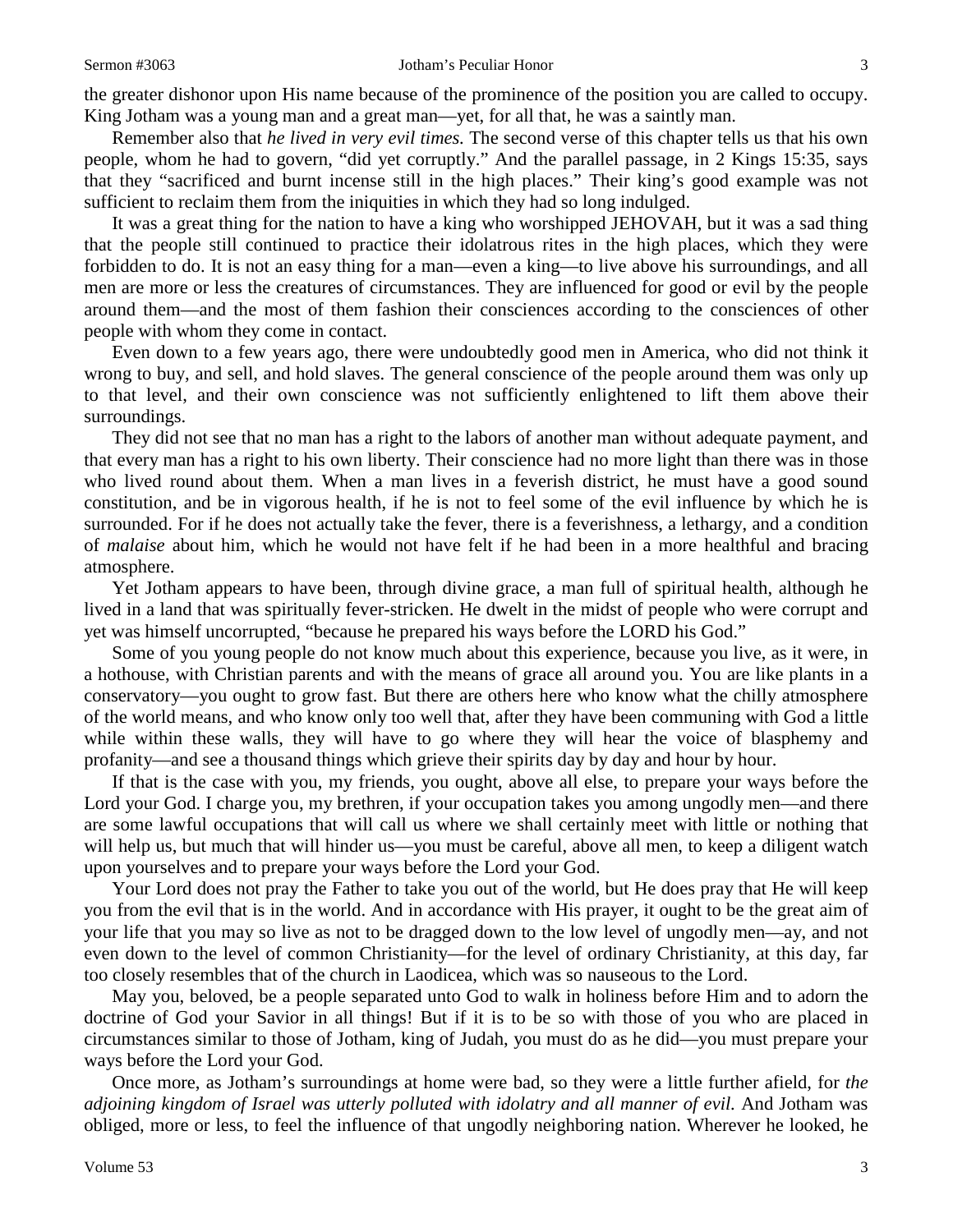saw very few who prepared their ways before God. Every man went his own way and sought his own wealth or pleasure, and oppressed the people around him. But Jotham, like—

### *"the seraph Abdiel, faithful found Among the faithless, faithful only he,"—*

prepared his ways before the LORD his God."

Oh, that such grace as that might be found in abundance in all Christians now, that they might seek to walk in the right road in God's name—not running with the multitude to do evil, but choosing the straight and narrow way which leads unto life eternal, with strong resolve determining, the Holy Ghost dwelling in them, that let others do as they will, as for them and their house, they will serve the Lord and their ways shall be prepared before Him.

While there were so many unfavorable circumstances that might have been a hindrance to Jotham, there was one fact that must have been very helpful to him. *There were some notable prophets living in Judah in his day.* Isaiah, Hosea, and Micah must all have been well known to Jotham. Isaiah wrote the biography of his father Uzziah, for it is said, in the chapter before that from which our text is taken, "Now the rest of the acts of Uzziah, first and last, did Isaiah the prophet, the son of Amoz, write."

Jotham therefore knew Isaiah and I should not wonder if it was one of the greatest helps to the growth of his spiritual life to be able to talk with such a man, so full of light and love, with such a clear foresight of the coming of Christ and such far-reaching visions of the glory of the blessed Gospel day. I should not wonder if Jotham often got away from the people and got away from the court, and talked alone with this holy man of God. If he did, it was the natural means which God generally uses for the strengthening of His people.

You will be wise, you young Christian professors, if you cultivate Christian companionship. Try to live with those who live with God and sit at the feet of these who sit at the feet of Christ. God may speak through them to your soul, so give heed to what they say—it may be that in giving heed to them, you will be listening to the voice of God Himself. If God does not lack a messenger to deliver His message, let not the messenger lack a hearer to receive the message.

Rest assured that you will be most likely to grow in grace when you are earnestly and zealously attending upon the ministry of the Word. The messages of the Lord's chosen prophets probably greatly strengthened the good resolutions and the deep-seated principles of Jotham, and so helped him to prepare his ways before the LORD his God.

This must suffice concerning Jotham's circumstances—they are certainly instructive and suggestive to us.

**II.** Now, secondly we are to consider THE PECULIAR DISTINCTION OF JOTHAM'S CHARACTER. It is said that "he prepared his ways before the LORD his God." What does that sentence mean?

Certainly it means, first, that he *resolved to do what God bade him.* He made God's law, God's will, to be the rule that was to govern his life. He desired that what he did should be right in the sight of the Lord. He did not trouble about being thought to be right by neighboring kings, nor was it his chief care to be thought to be right by the people over whom he ruled. He was not ambitious to be regarded as right by the heathen nations that were near him, but he did want to be right in the sight of God.

He had selected, as the rule by which he was to regulate his conduct, God's standard of right, and equity, and truth, and righteousness. Jotham recognized JEHOVAH as being his God and he understood that he was bound to obey God—that the first object of his life ought to be to please Him who first gave him life and who had continued to sustain him in life.

It is a grand thing when a man comes to this decision—that the rule of his life shall be the will of God—that, from that day forward, God the Holy Ghost, working in him, to will and to do according to God's good pleasure, he will judge that to be right which God commands, and that to be wrong which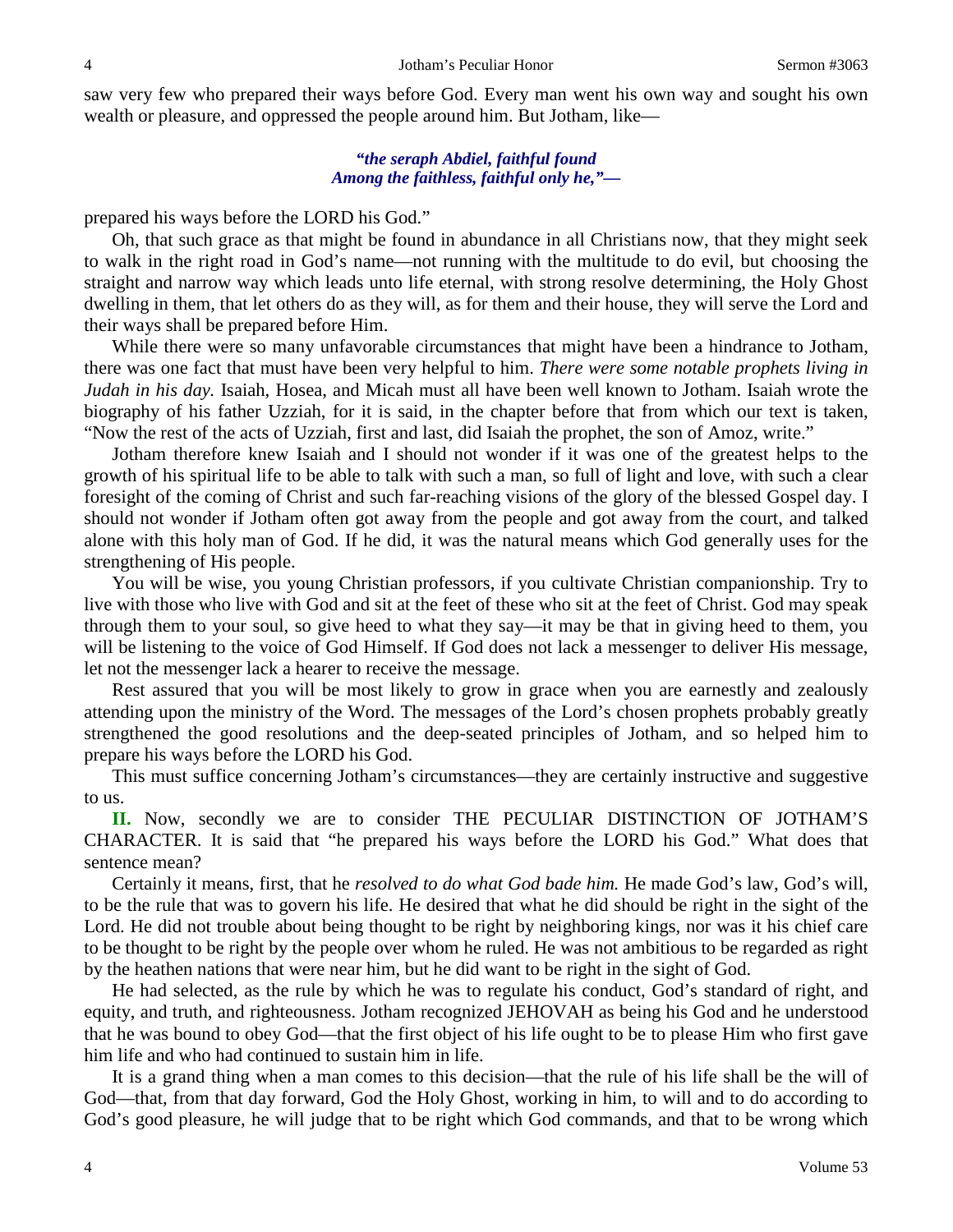#### Sermon #3063 **Sermon #3063** Jotham's Peculiar Honor 5

God forbids—and that all other rules shall only be rules to him in proportion as they stay in a line with this rule. And that whatever else may be the guide of others, though it may be a matter of custom, or prescription, or law, or example of the highest kind, he will not yield to it.

The worst of it is that there are so many who have a number of petty masters whom they try to serve. One says, "I would not do anything that is not customary to people in my position." Another says, (and this is a great thing with most men), "I should not like to be regarded as singular or unfashionable." Another asks, "What would society say?"—that wonderful tyrant of these latter days.

Yet another says, "But my father always did as I am doing," thus putting his father in the place that ought to be occupied by his God. Another says, "But you know, my practice is in accordance with the Council of such and such a church." Or, "It is in accordance with the decisions of such and such a Synod"—as if Councils, or Synods, or anything else had any right to rule over us except in so far as their regulations are in harmony with the will of the Lord our God.

It is grand to feel that you are free from all these fetters and that you can say, "O Lord, I am Your servant, You have loosed my bonds, and no earthly or hellish power can now make my spirit bow down before it. Your will commands me, but no other will does. My knee bows before Your omnipotent majesty. With awe and reverence I worship You and desire to be subservient in all things to Your great behests, O JEHOVAH. But as for these, Your creatures, what are they that I should fear them? Who are they—like the moths that swiftly pass away and the worms that soon perish—that I should tremble at their frown, or court their smile?"

God, and God alone, should be the Christian's master—and the rule of his conduct should be the will of the Lord alone as revealed in the teaching of this blessed Book. Happy will Christians be, and strong in the Lord will they become, when they get as far as that.

But that is not all—that is only the beginning. Jotham had set up the true standard. He desired to do what was right in the sight of the Lord. But the next thing was that *he realized God's presence and so acted like a man who was living consciously in God's presence.* According to the text, he "prepared his ways before the LORD his God."

Beloved, do you and I always realize God's presence in this way? Suppose that at this very moment it flashed upon your mind that God was looking into your heart, could you say that you are loving and thinking of such things as you would be glad to be loving and thinking of while you were conscious that God was looking upon you?

Where have you been today? It is not my place to answer the question for you. Where have you been today? Have you been in such places that you would be glad for God to see you there? Have you been in such a frame of mind that you would be glad for God to see you in that frame of mind? Have you spoken to others in just that spirit and tone that you would like God to hear? He did hear it—remember He was there. But would you have done as you have done had you been fully conscious, as you ought to have been, that God was there?

You know that you sometimes do things that you would not like others to see you doing and you are startled when somebody finds you so acting. But should it be so? Should it be so? Of course, I do not mean that any of the ordinary work that any of us are doing is of that character—the work that we are doing about the house or in our business should not be a cause of shame to us.

I suddenly came upon one of our friends the other day, just as she was whitening the front steps. "Oh, dear," she said, "Mr. Spurgeon, I am sorry you caught me doing this." "My good woman," I said, "I hope that when the Lord comes, He will find me at work about my proper duties just as I have found you. Never mind about your hands—they are as good to shake as ever they were. Let us go into the house and have a little talk together."

There is nothing to be ashamed of or to blush at in such work as that. But I should be ashamed and expect others to blush if I found them cheating, or doing wrong in some other way, or idling their time away, as some do. Ought we not to live as though we were expecting the Lord Jesus Christ to come any minute, or as if we knew, as we do know, that God sees us and knows all about us every moment?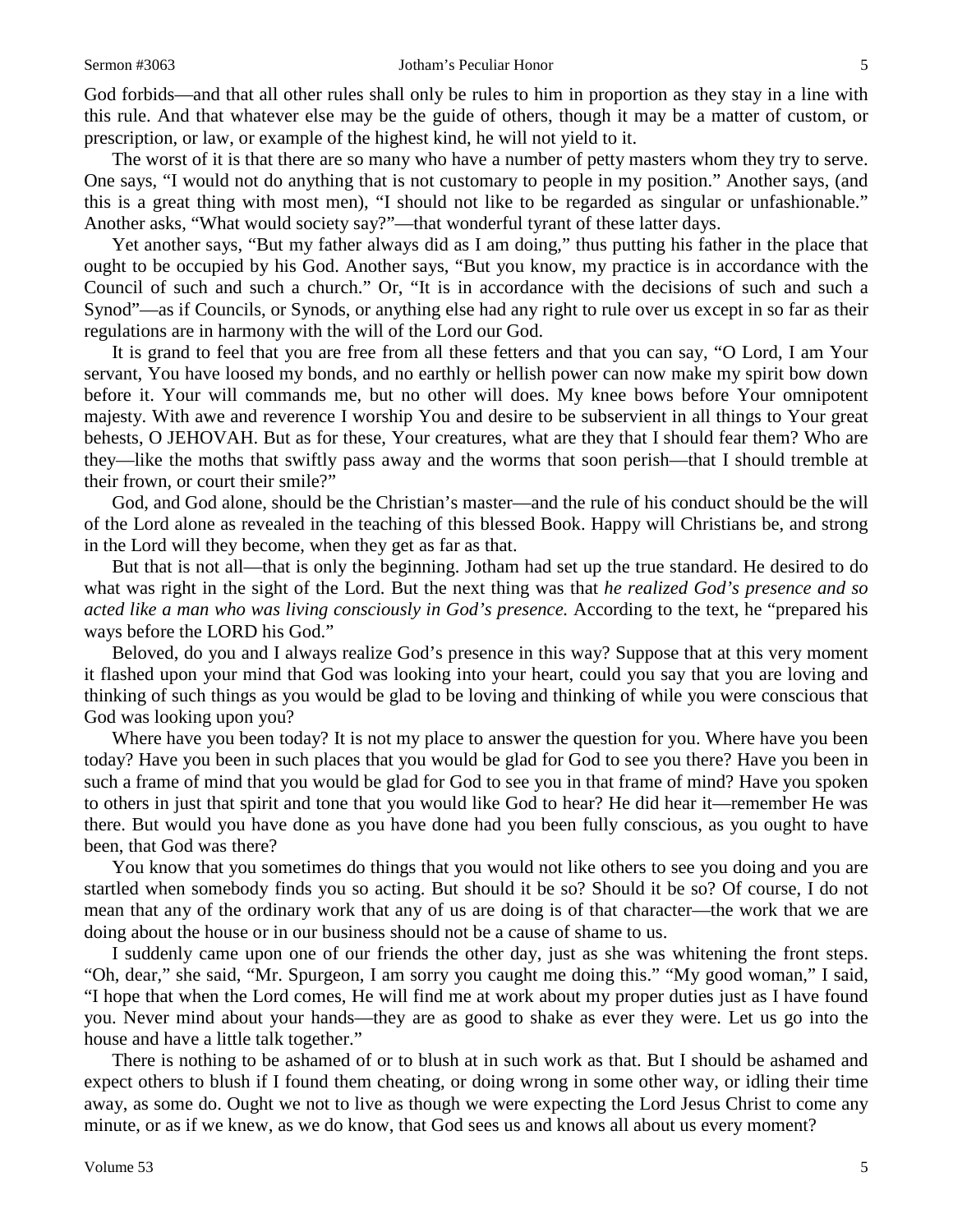But that is not all that we gather concerning Jotham's character. He had accepted the right standard and he had set that standard in the right light. But now he went still further, for *he was thoughtfully and carefully considerate.* I think that is the gist of the meaning of the expression, "He prepared his ways before the LORD his God."

That is to say, he did not go and live in what I may call a careless, happy-go-lucky, hit-or-miss, neck-or-nothing, over-head-and-heels kind of way of living, as some people do. They rush with desperate haste at the battle of life and never seem to give time for thought as to due preparation for the great combat.

When any good impulse is upon them, away they go, in the right direction, at such a speed that you would think they were very eminent and zealous saints. But perhaps tomorrow there will be an evil impulse upon them and they will go just as fast in the wrong direction. They are so easily influenced by outside circumstances that they are turned either way by those who have power over them—and they are as thoughtless for good as they are for evil.

They are heedless and reckless—fine enthusiastic people in their way, but they lack solidity—they are without permanent principles. Like Reuben, being unstable as water, they shall not excel. If a tailor is about to make a suit of clothes, he looks carefully at the cloth before he begins to cut it. But there are some people who seem to use scissors without any thought at all—they cut out their life-garment at a peradventure.

When a man goes into a certain trade, if he hopes to do business, he lays out his plans with considerable forethought and considers his projects with all proper care. If he is to be a successful man of business, he must exercise forethought. And in the Christian life, we also need much forethought. There ought to be a mapping out of the day, a mapping out of the year—in fact, a mapping out of life, itself and a serious thinking over every part of it.

We should often do much better if we did nothing at all. We should frequently make the most progress if we stood quite still. Our common proverb is quite correct, "The more haste, the worse speed." It would be a wise plan for each one of us to pause a while, to put the hand to the brow, and then to say, "Lord, let me hear a voice behind me saying, 'This is the way; walk thou in it.'"

We need to be led where the path seems most plain. Did not the children of Israel make a great mistake in the case of the Gibeonites, because it seemed very clear that they must have come from a far country? We generally make our worst mistakes in matters which appear to us to be so plain that we think we do not need direction from God concerning them. If we waited upon God in what we regarded as plain and simple matters—if we made that our rule with regard to them—we would be more likely to do right in the more difficult matters.

It would be something like the old proverb, "Take care of the pence, and the pounds will take care of themselves." I mean that if we always took our simplicities to God, we should be quite sure to take our difficulties to Him. I suppose Jotham used, when he was considering a certain course of action, to consider whether he could glorify God by that course of action. And if he thought, he could not, he would not take it. And when there was proposed to him any mode of doing a certain thing which had to be done, he looked carefully to see whether it was God's mode—and if it was not—he would not adopt that method of doing even the right thing, but would do the right thing in the right way.

But I think there is even more meaning than this in our text. In order to accomplish this preparation of his ways before the Lord his God*, Jotham must have been a man of prayer.* He could not have prepared his ways thus anywhere except at the mercy seat. He must have been in the habit of taking his daily troubles to his God, and of seeking guidance from Him in his daily difficulties, and of blessing Him for his daily mercies. He must have been in constant communion with his God or else he could not have ordered his ways aright before Him.

And I should also gather from our text that *Jotham was a very fearless, calm, collected, quietspirited man*, who was not easily moved, for I find that the marginal reading is, "He established his ways before the LORD his God." He was not fickle-minded, carried about by every wind that blew, but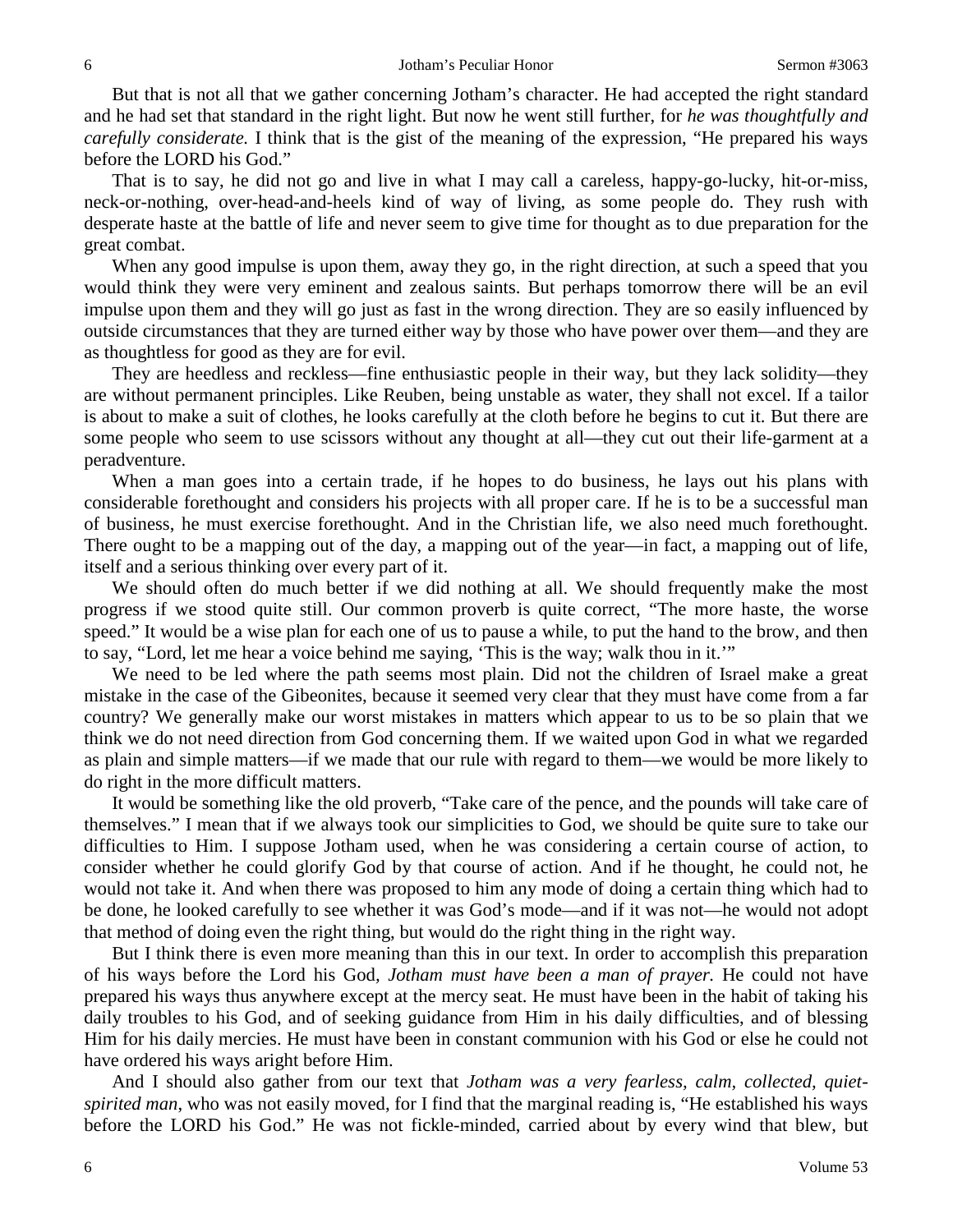having prepared his heart to serve the Lord, God was pleased to give him a fixity of heart so that he was established in the right way. He could say with David, "My heart is fixed, O God, my heart is fixed." And the marginal reading there is "prepared." "My heart is prepared, O God."

Jotham was steadfast in the right way. What a grand thing it is, in our daily life, not to be so worried that we are almost driven to distraction and caused to do foolish things through unwise haste. And what a mercy it is to be kept calm and quiet in our daily walk before the Lord our God! O dear friends, seek to be thus established before the Lord, that whatever happens to you, your heart shall be so fixed that you shall not be afraid of evil tidings! You can never have power to move the world unless you have a fixed fulcrum for your lever. But if your heart is fixed on God, you will be able to move the world, but the world will not be able to move you.

The real reason why Jotham's heart was prepared and established before God was because *his heart was right with God.* And how did his heart get to be right with God? Why, in the same way as yours and mine must—by being created anew. The heart of man, by nature, whether it is Jotham's heart or anybody else's, is a heart of stone. And God's almighty grace must make it a heart of flesh, or else a heart of stone it will always remain.

If there be anything good in any man, it must have been placed there by a supernatural work of God the Holy Spirit. Job rightly said, "Who can bring a clean thing out of an unclean? not one." Who can bring fixity of heart out of an unstable heart like ours? Who can bring the preparation of our ways before God out of a heart that is, by nature, deceitful above all things and desperately wicked? Jotham earned the commendation in our text because he had been the subject of sovereign grace and continued still to be so.

And if you and I think that we can prepare our ways before the Lord our God without first resorting to the precious blood of Christ for cleansing, and to the Holy Ghost for the renewal of our nature—we shall make a very great mistake. The Lord must first work in us both to will and to do of His good pleasure, and then we must work out our own salvation with fear and trembling. But not till He has thus worked in us can we work it out. [See sermon #820, Working Out What is Worked In]

**III.** Now, thirdly, we are to notice THE PECULIAR HONOR OF JOTHAM'S CAREER—"So Jotham became mighty, because he prepared his ways before the LORD his God."

I should imagine, first, that he was *mighty in resolve.* It is a grand thing to have a man of resolves, who has a high purpose before him and who means to accomplish it. That is the only man who is worthy to be called a man. As for that poor creature who looks like a man, but who has not any mind or will of his own—who has his ear pulled, first this way, and then that way, whoever likes to pull it—what is the use of such a creature on the face of the earth?

But Jotham was not a man of that kind. He sought counsel of the Lord to know what he ought to do. He judged honestly and carefully, in the sight of God, what was the right thing for him to do. And when he found that out, he put his foot down and said, "That is the thing that I am going to do." It was no use for any of his subjects to say to him, "But perhaps that is not a prudent thing for you to do." He believed that to be right is to be truly prudent.

It was no use for any of them to say to Jotham, "But this course of yours may involve us as well as you in serious trouble." He knew perfectly well that if right sometimes brings trouble, wrong always brings ten times as much. And whenever doing right does bring trouble, it ought to be the delight of the right-hearted to endure that trouble cheerfully. Jotham was strong in resolution, as a man has a right to be when he knows that his resolution is a right one. And that man who has prepared his heart and his ways, with a single eye to God's glory, resolving only to do the right thing whatever may happen, is the man who has a right to say, "I will," and "I shall." And he is the man who, in the long run, will be respected by his fellow men.

Having ordered his ways before the Lord his God, Jotham had another sort of strength, which is a very valuable one*—he was mighty in faith.* He felt this, "I have sincerely desired to glorify God and to walk in His ways, and I am sure that God will carry me through." When he felt that it was right for him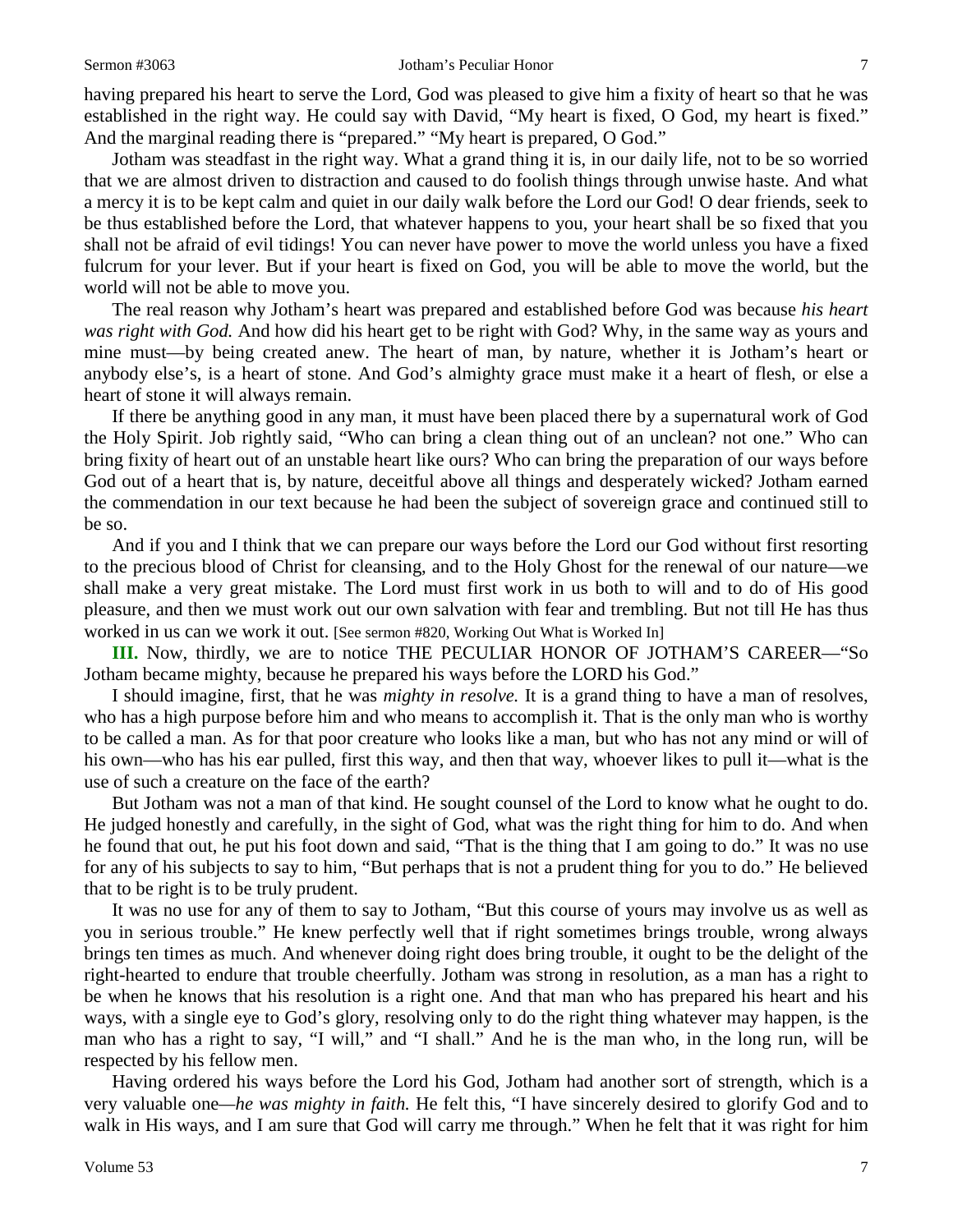to fight the king of the Ammonites, he did fight him in no half-hearted manner, because he felt that, if God had bidden him fight, God would surely give him the victory. He went to all his work relying upon God. And oh, how strong is the man who is mighty in faith!

You know that you cannot have faith in God about a thing that you know is wrong. If you have ever so slight a suspicion that you are in the wrong, you cannot trust in God concerning it. It is like a little stone in your boot—it may not kill you, but you cannot walk with comfort as long as it is there. And a little question—even a very little one—as to whether you are in the right, cuts the sinews of your strength and you go limping along, if you can go at all.

If I were speaking to you as a member of a church in which I did not quite believe. If I had to twist my message so as to make it fit the creed that I professed to hold, I should feel wretched. I would not get into such a position as that. I would sooner break stones upon the road any day. But where I feel that I have satisfied the requirements of my conscience in all points and that, if I do err, I do not err willfully, or with my eyes open about it, then I can speak with confidence and say, "I know that this is right and that God will help me through with it. It does not at all matter to me what it involves. If it should bring me to poverty or suffering, or draw down upon my head misrepresentation and contempt, it does not matter an atom. Wisdom will be justified of all her children. God never did forsake the right yet, and He never will—it must conquer in the long run." If the follower of the right and the true should have to suffer, it shall be a joy to him, for he will thus be all the more a follower of his Lord and Master—and of all the true servants of his God who have gone before.

As Jotham was a mighty man in resolution and in faith, he also became *mighty in prayer.* You know that you cannot pray to God with power about a thing that you are not certain is right. It is no use for me to ask the Lord to help me in a matter in which there is something that will grieve His Holy Spirit. It must be a case that I can confidently bring before God if I am to secure His help in it.

I am sure that some trades people could not show the Lord their books. And if they cannot do so and they are getting into difficulties—who can help them out of them? But when all is straight and honest, and the loss, whatever it may be, is caused by no fault of theirs, or when the accusation that is brought against them is nothing but slander, then they can present their petition to God with a clear conscience, and they may rest assured that He will hear them and grant their requests. A man becomes mighty in prayer, as well as in resolution and in faith, whose ways are prepared before the Lord his God.

And such a man also becomes *mighty in action.* He has not that guilty conscience which is the very essence of cowardice. He has gone before God as a sinner and confessed his guilt—and he has been washed in the precious blood of Jesus and cleansed from every stain. His heart has been renewed by the Holy Ghost.

And although he is not yet perfect, he is perfect in his intention to do the Lord's will. And feeling that he is right and that what he is doing is at God's bidding, he is a terrible man to oppose. He is such a man that no other shall be able to stand against him all the days of his life. He is of that seed royal that Haman will in vain seek to slay, for Haman will be hanged upon the gallows, but Mordecai will be in power in the palace. If a man has thus prepared his ways before the Lord his God, he will be mighty in all that he does and God will be with him.

And this, dear friends, will make him *mighty against his foes*, as Jotham was against the Ammonites. Oftentimes they will not even dare to attack him, for "when a man's ways please the LORD, he makes even his enemies to be at peace with him." They will watch him and go round about him, as Satan went round about Job, but they will find scarcely anything that they can truthfully say against him.

Or if they do oppose him, it will be of no use, for he will live them down, if he does not overcome them in any other way. If they bark at him, he will let them bark, for he knows it is the nature of dogs to do so. And he will go on his way all the same, as the moon does when the dogs bark at her at night. She never pauses in her course, but goes shining on her way still.

If a man's ways are prepared before the Lord his God, he will be mighty, not only against his foes, but he will also be *mighty in the midst of his own people.* Even though Jotham's subjects would not